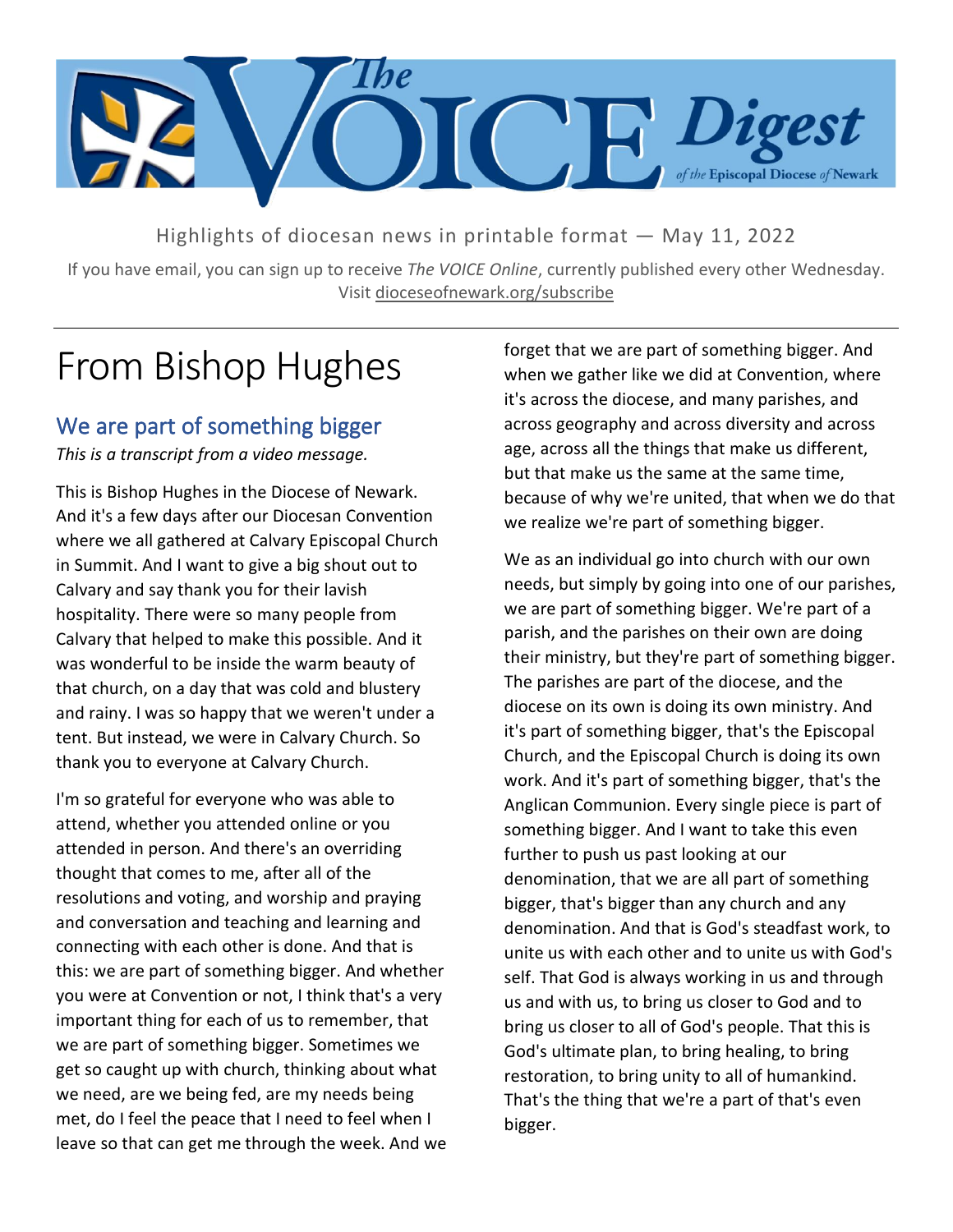I think it's going to be very important for us to remember that we're part of something bigger as pandemic continues to meander on its way. Some are already calling it endemic. Maybe it is, maybe it isn't. But one thing that we do know is COVID cases are up yet again They get better, they get worse, they get better, they get worse. And we're going to keep meandering our way through this until we no longer are. And in the midst of that, it's important at every turn that we remember, we are part of something bigger. That God is working in us, that God is working with us. And God is working through us at every turn, not just to bless us so we feel a moment of peace, but to use us as God's instrument to allow us to be in ministry with God, in partnership with God, to bless all of God's people, so they are united to each other and united to God. We are all part of this movement. Bishop Curry calls it the Jesus Movement. We're all part of this movement of God's, to bring restoration to all of humankind.

So the next time you think about your faith, the next time you think about Diocesan Convention, the next time you go into your church, remember this: you are part of something bigger. It's bigger than our parishes, our denomination, than the church – it's as big as the whole wide world and what God is trying to restore in it.

# Diocesan Announcements

# Clergy ministry transitions **Departures**

• **April 24 - The Rev. Michael Allen**, Interim Priest-in-Charge, St. Paul's, Morris Plains

# Convention Coverage

# Actions of the 148th Annual **Convention**

*By John King, Secretary of Convention*

### **Resolutions passed**

Resolution approving the Commemoration of Dr. Louie Crew Clay on November 27th each year, encouraging worshipping communities to observe the day utilizing the Common of Saints.

Resolution to be submitted to General Convention in support of adding Bishop Barbara Harris to the Calendar of the Church Year, to be celebrated on March 13th.

#### **Clergy Compensation**

Approved the recommendations of the Human Resources Advisory Board for the following increases to minimum salaries.

| Transitional Deacon \$42,600 (^4.93%) |                   |
|---------------------------------------|-------------------|
| <b>Assisting Priest</b>               | \$45,500 (^4.96%) |
| Rector, Vicar, or                     | \$56,700 (^5.00%) |
| Priest-in-Charge                      |                   |

### **Constitution & Canons**

Amended Canon 16 (Diocesan Investment Trust) Reducing board from 10 members down to 8 to serve 5-year terms.

Amended Canon 22 (Trustees of the Episcopal Fund & Diocesan Properties) allowing for Trustees to serve two consecutive 5-year terms. (Up from one 5-year term).

#### **Extinct Parish Resolutions**

St. Peter's Church in Livingston

St. Peter's Church in Washington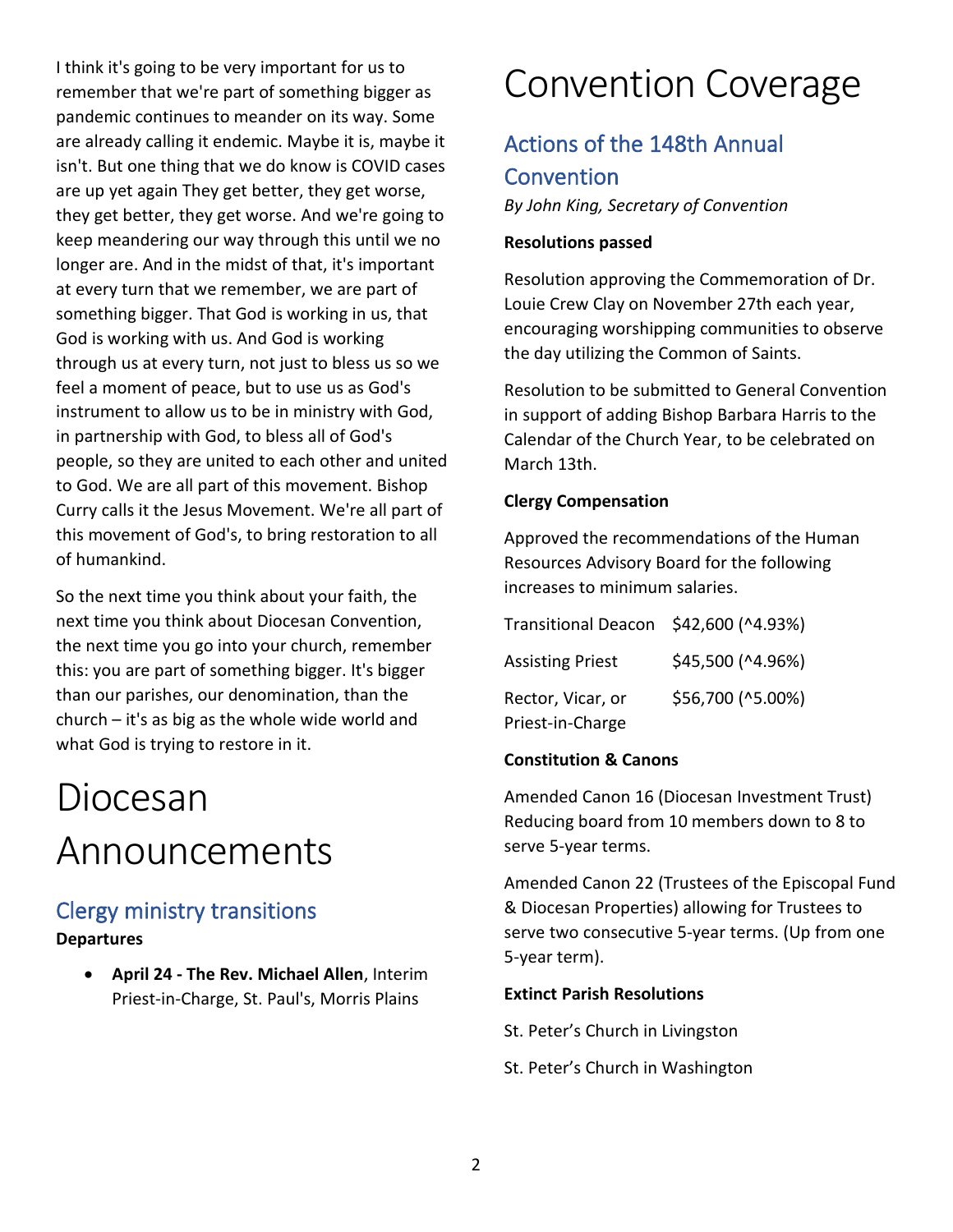# Election results & Bishop's Appointments

*By John King, Secretary of Convention*

# **ELECTIONS & BISHOP'S APPOINTMENTS**

## **ACTS VIM Board**

- The Rev. Elizabeth Ivell St. Peter's, Morristown *(Clergy Class of 2025)*
- Joy Manasse St. Andrew & Holy Communion, South Orange *(Lay Class of 2025)*

## **Constitution & Canons Committee**

- Thomas Bisdale Grace Church, Westwood
- Patricia Arlin Bradley Holy Trinity, Hillsdale
- John C. Garde Grace Church, Madison
- The Rev. Dean Weber Church of the Atonement, Tenafly
- John L. Smith Trinity & St. Philip's Cathedral, Newark
- Laura Russell All Saints, Hoboken
- Bernice E. Vanderpool Grace Church Van Vorst, Jersey City
- John G. Webb, III St. Luke and St. Mary, Hope and Belvidere
- The Rev. Diana Wilcox Christ Church, Bloomfield Glen Ridge
- The Rev. Paul Yoon St. Agnes', Little Falls

# **Disciplinary Board**

- Susan Singer St. Luke's, Montclair *(Lay Class of 2027)*
- The Rev. Vicki McGrath All Saints, Millington *(Clergy Class of 2028)*
- The Rev. Paula Toland St. Stephen's, Millburn *(Clergy Class of 2026 – Vacancy)*

### **Diocesan Council**

• Marguerite Smith – St. Peter's, Mountain Lakes *(Lay Class of 2025)*

- Amelia Juanita Barrow All Saints Leonia *(Lay Class of 2025)*
- The Rev. Joan Conley St. Mark's Church, Teaneck *(Clergy Class of 2025)*
- The Rev. J. Brent Bates Grace Church, Newark *(Clergy Class of 2025)*
- The Rev. Bill Cruse St. John's Memorial Church, Ramsey *(Clergy Class of 2025)*
- The Rev. Deacon Nancy Hansen St. Peter's, Mountain Lakes *(Council Clergy Class of 2024 – Vacancy)*
- The Rev. Deacon Katherine Rollo Church of the Holy Spirit, Verona *(Clergy Class of 2023 – Vacancy)*

# **The Standing Committee**

- Janelle Grant St. Paul's, Paterson *(Lay Class of 2026)*
- The Rev. Andy Olivo St. Elizabeth's Church, Ridgewood *(Clergy Class of 2026)*

# **Trinity & St. Philip's Cathedral Chapter**

• Rosie Grant – St. Paul's, Paterson *(Class of 2025)*

### **Trustees**

- Howard Mackey St. Mark's, Teaneck *(Class of 2027)*
- The Rev. Deacon Erik Soldwedel St. Paul's Paterson/St. Clement's Hawthorne *(Class of 2027)*
- Karen Roy Trinity Church, Allendale *(Class of 2027)*
- Tim Carpenter St. John's, Montclair *(Class of 2026 – Vacancy)*
- The Rev. Dean Weber Retired, attends Church of the Atonement, Tenafly *(Class of 2026 – Vacancy)*

# **Secretary of Convention**

• John A. King – St. Andrew's, Harrington Park

### **Treasurer of Convention**